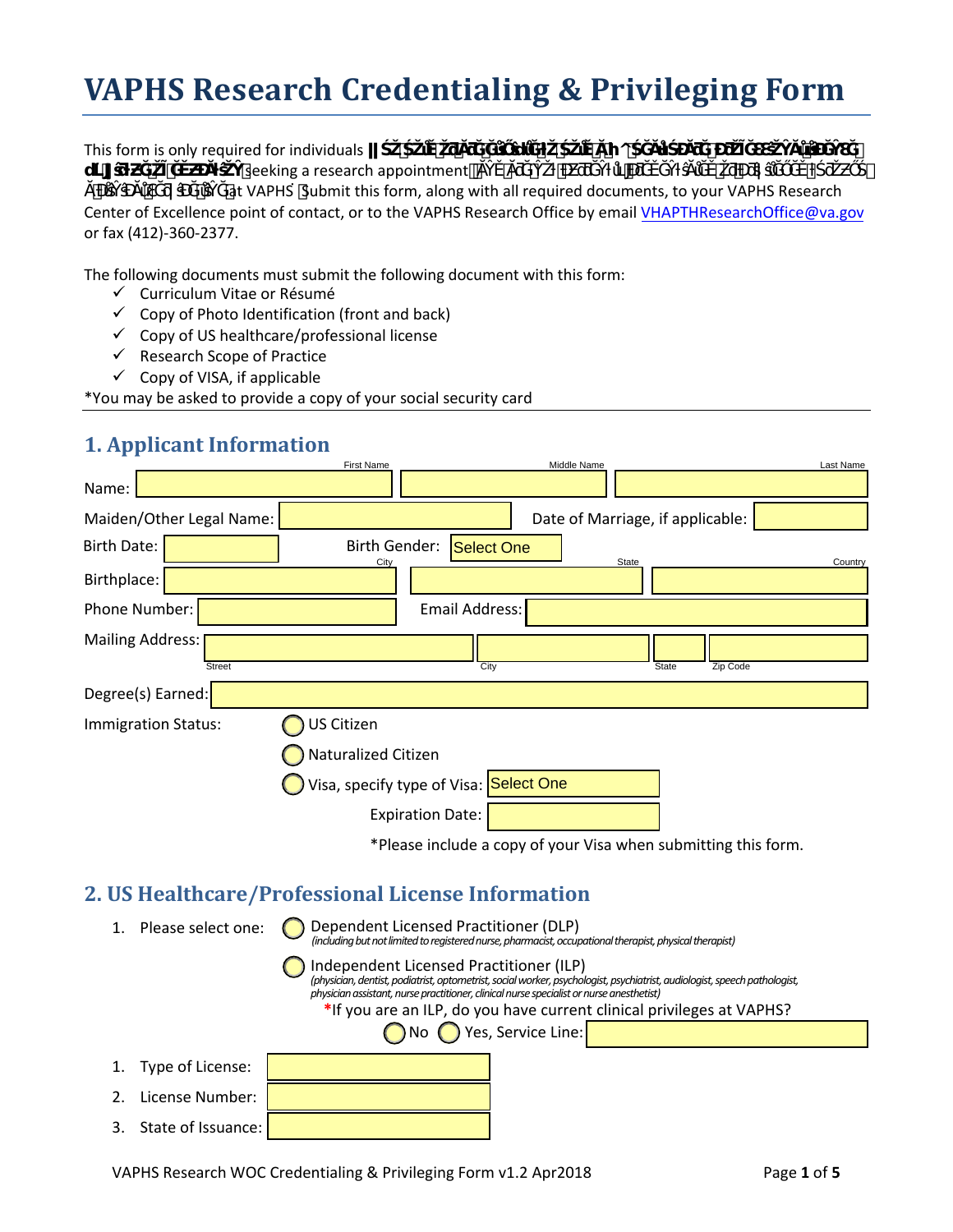# **3. Appointment and University Status**

| 1. Do you have an active VA appointment at VAPHS? |
|---------------------------------------------------|
|                                                   |

**No**, WOC appointment must be in place prior to conducting research activities. WOC appointment documents can be found on the VAPHS Research Website.

**Yes**, indicate type of current appointment below:

| VA paid employee (full- or part-time)                                                                  |  |
|--------------------------------------------------------------------------------------------------------|--|
| VA Title:                                                                                              |  |
| Service Line/Research Center of Excellence:                                                            |  |
| <b>Consultant, Contract, WOC</b>                                                                       |  |
| VA Title:                                                                                              |  |
| Service Line/Research Center of Excellence:                                                            |  |
| Trainee in VA Training Program (e.g. student, resident, VA Advanced Fellowship, etc.)<br>Service Line: |  |
| Full name of program:                                                                                  |  |
| Do you hold University employment?<br>2.                                                               |  |
| Yes, indicate the following:<br><b>No</b>                                                              |  |
| <b>University Name:</b>                                                                                |  |
| Administrative Title:                                                                                  |  |
| Department/Division:                                                                                   |  |
| Faculty Appointment: None                                                                              |  |
| Tenure: None                                                                                           |  |
| Faculty Title Series: None                                                                             |  |
| <b>5. Research Activities</b>                                                                          |  |
| <b>Research Roles</b> (select all that apply):<br>1.                                                   |  |

| $\left  \right $ Principal Investigator | $\log$ Co-Principal Investigator | $\int$ Co-Investigator |
|-----------------------------------------|----------------------------------|------------------------|
| Study Coordinator                       | Research Assistant               | Research Staff         |
| Laboratory or Animal Technician         | Other, specify:                  |                        |

2. Are you performing any clinical work as part of your duties (e.g. seeing patients in a clinical setting or under clinical supervision? clinical supervision?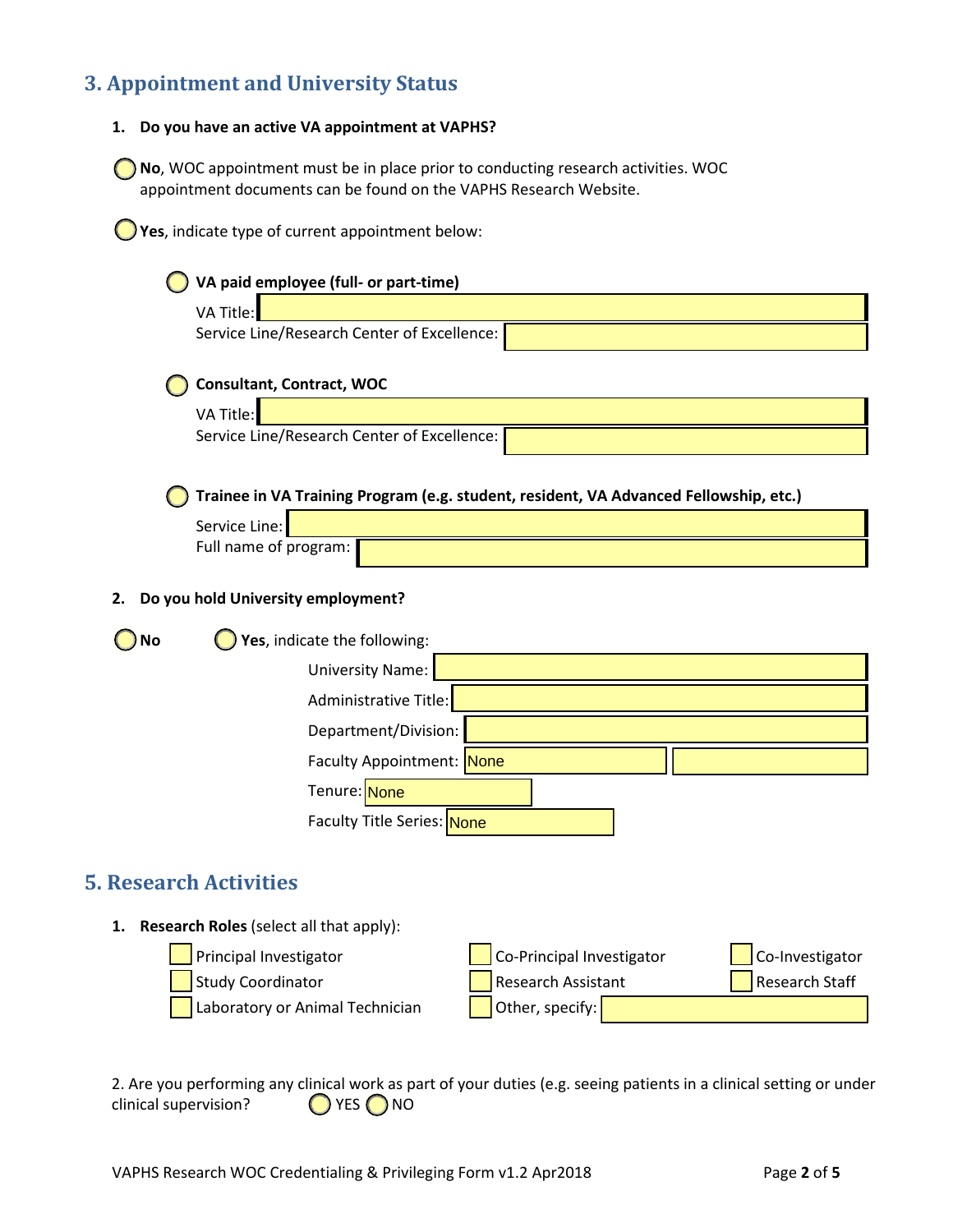3. Provide a **detailed description** of the specific research-related duties, procedures and activities the applicant will perform. Specify where the work will be performed. This statement may be written to outline duties associated with one or more VA approved research projects. This section may be completed by your VAPHS supervisor.

| 4. | Type of Research (select all that apply):                                                                                                                               |
|----|-------------------------------------------------------------------------------------------------------------------------------------------------------------------------|
|    | Animal<br><b>Basic Science/Laboratory</b>                                                                                                                               |
|    | Human*<br>Other (e.g. not human subjects research), specify:                                                                                                            |
|    | *If Human research is selected, the following questions must be answered:                                                                                               |
| a. | Will the applicant interact or have contact with human subjects/patients, protected health<br>information (PHI), VA sensitive information, and/or biological specimens? |
|    | $\bigcirc$ Yes, describe the interaction that the research staff member will have with human<br>No (<br>subjects and/or PHI:                                            |
|    |                                                                                                                                                                         |
|    |                                                                                                                                                                         |
|    | b. Will the research staff member perform any procedures on human subjects?                                                                                             |
|    | Yes, describe the procedures:<br>( ) No ( )                                                                                                                             |
|    |                                                                                                                                                                         |
|    |                                                                                                                                                                         |
| c. | Will the research staff member exercise independent clinical judgment or make any clinical<br>decisions based on interaction with human subjects or PHI?                |
|    | No $\bigcirc$ Yes, describe how and under what circumstances the staff member will execute clinical                                                                     |
|    | judgement. Be specific.                                                                                                                                                 |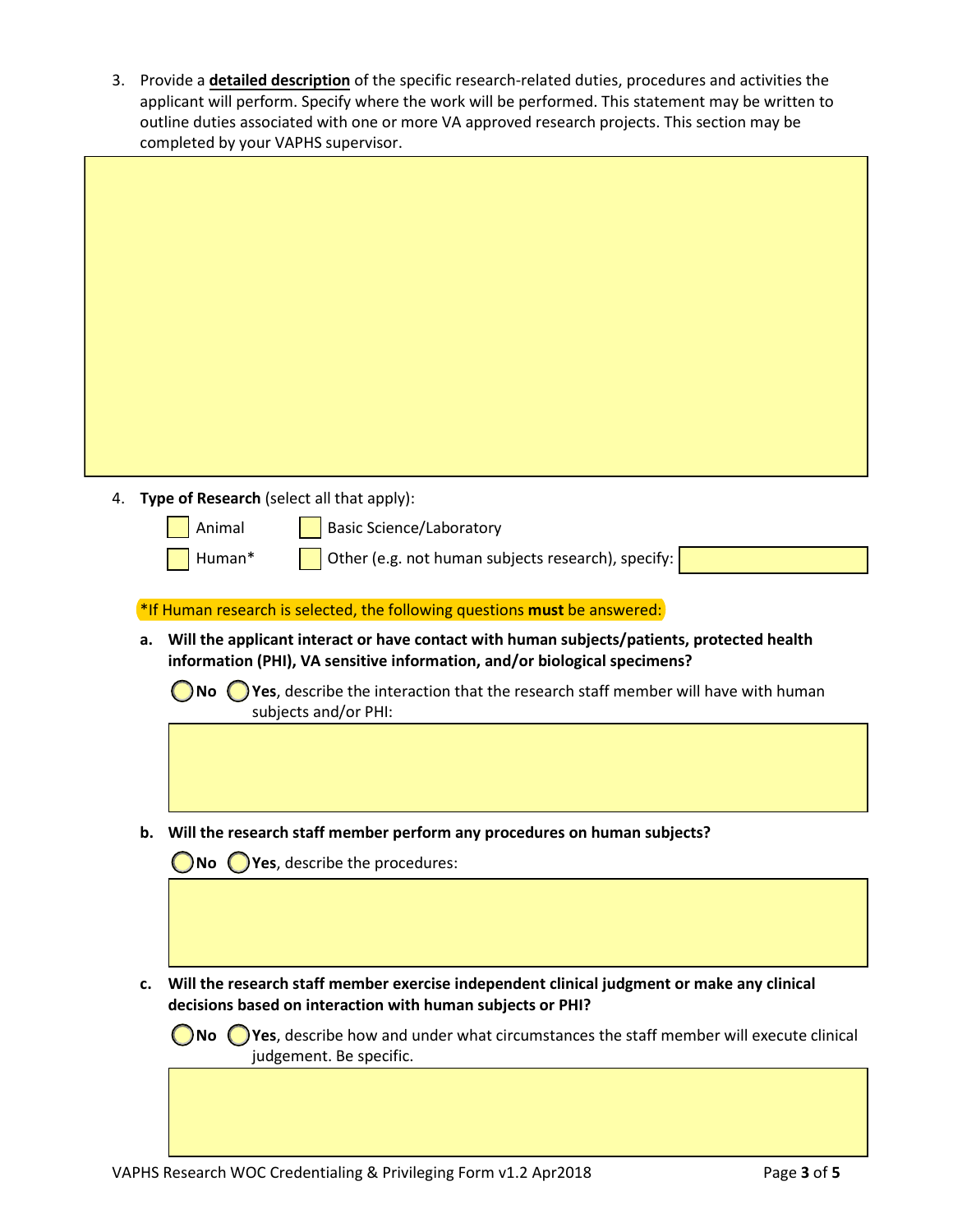# **6. Applicant and Supervisor/PI Signatures**

|                     | Date: |  |
|---------------------|-------|--|
| Applicant Signature |       |  |

| Name of Supervisor/PI:  |                                               |       |  |
|-------------------------|-----------------------------------------------|-------|--|
| Supervisor/PI Title:    |                                               |       |  |
|                         | Research Center of Excellence, if applicable: |       |  |
|                         |                                               |       |  |
|                         |                                               | Date: |  |
| Supervisor/PI Signature |                                               |       |  |

Submit this form, along with all required documents, to your VAPHS Research Center of Excellence point of contact, or to the VAPHS Research Office by email [VHAPTHResearchOffice@va.gov](mailto:VHAPTHResearchOffice@va.gov) or fax (412)-360-2377.

*Information past this line is for VAPHS Research Office use only*